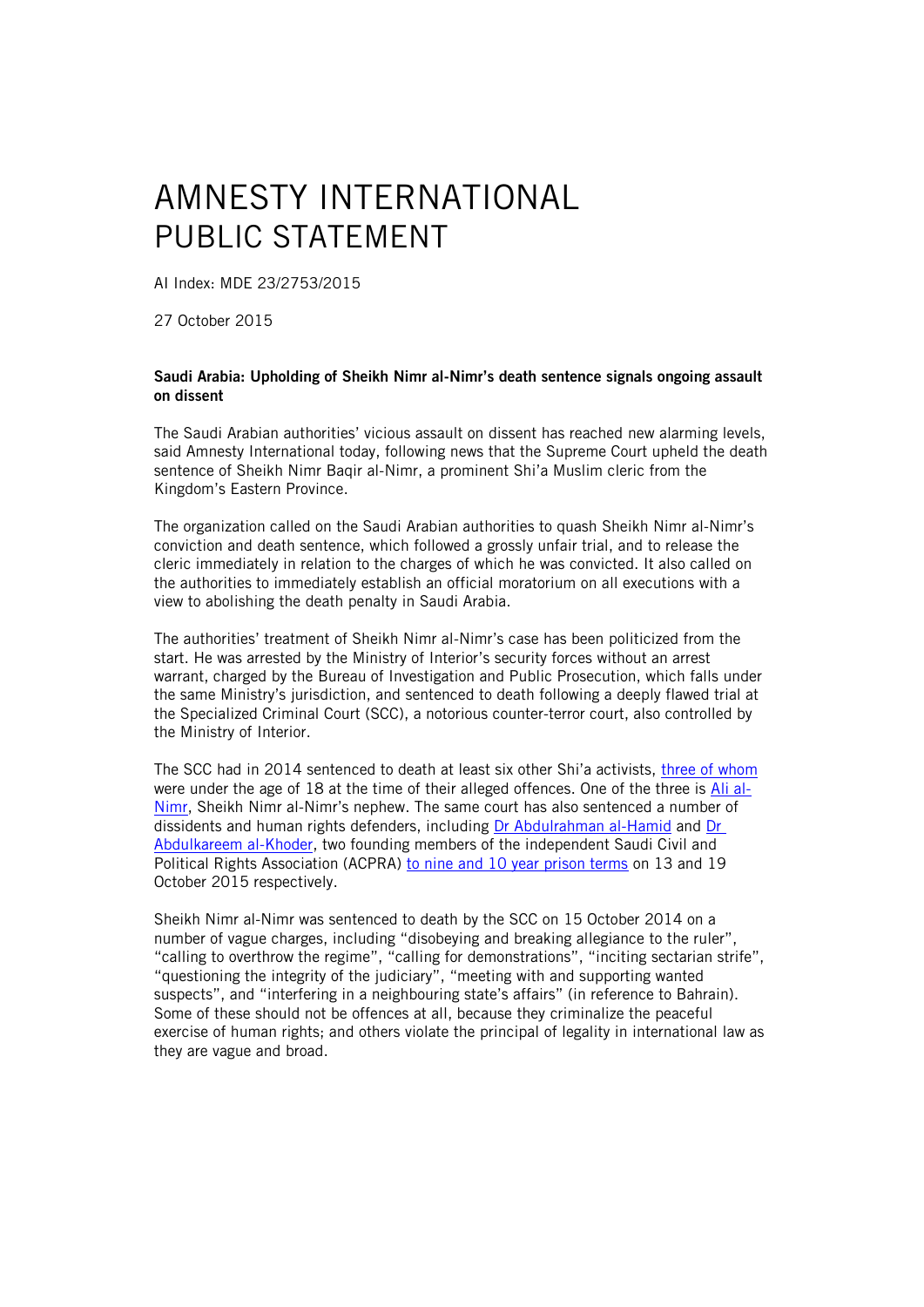The cleric's trial was deeply flawed. He was not allowed access to court documents and the evidence against him to adequately respond to the charges. He was denied access to his lawyer in pre-trial detention and at critical periods during the trial, and was not allowed adequate time and facilities to prepare his defence.

Sheikh al-Nimr's lawyer was not informed of the dates of a number of court hearings. He was prevented from talking to the media on trial proceedings and was forced to sign a pledge not to share court documents. At the same time, media outlets controlled by the state carried out a smear campaign against the cleric, referring to him as the "leader of the Awamiyya strife", depicting him as illiterate, uneducated and an advocate of violence, and reporting that he lied to the judge.

The evidence presented by the prosecution did not support the allegations against Sheikh Nimr al-Nimr. The evidence against him comprised nine religious sermons he had delivered and interviews attributed to him. The only other evidence against him comes from the written testimony of the arresting officers who claimed that the Sheikh and his armed companions fired at the security forces. Yet they failed to produce any evidence, including the video recording of the arrest incident to show the Sheikh was armed or was in the company of armed men. The court also violated Saudi Arabian law by allowing the arresting officers not to testify under oath or be cross-examined by the defence in court.

Sheikh Nimr al-Nimr was arrested without an arrest warrant on 8 July 2012 when security officers forced his car to stop and shot him when he refused to accompany them. The Ministry of Interior announced that the cleric had been arrested as an "instigator of sedition" and shot because "he and those with him resisted security forces at a checkpoint, opened fire at security forces and crashed into a car belonging to security forces as he sought to escape". He was shown in photos, which were apparently released by the authorities shortly afterwards, lying in the back of a car with what appeared to be a gunshot wound to his leg.

The prominent cleric, who is the Imam of al-Awamiyya mosque in al-Qatif, in Saudi Arabia's Eastern Province, was detained in a number of locations following his arrest. He has had inadequate and intermittent access to medical care, which he has been in desperate need of since the day he was shot and arrested, causing partial paralysis to one of his legs.

## **BACKGROUND**

Since 2012, the Saudi Arabian authorities have been persecuting dissidents with complete impunity, using both the courts and extrajudicial means such as the imposition of arbitrary travel bans. Most trials of such dissidents have taken place before the SCC, whose jurisdiction is vague and proceedings shrouded in secrecy.

The court has sentenced to death at least six other Shi'a activists, including three who were under the age of 18 at the time of their alleged offences. One of those is Ali al-Nimr, the nephew of Sheikh Nimr al-Nimr. Scores of other Shi'a activists have been detained and sentenced to decades in prison solely for taking part in demonstrations in the Kingdom's Eastern Province in the aftermath of the uprisings in the Middle East and North Africa in 2011.